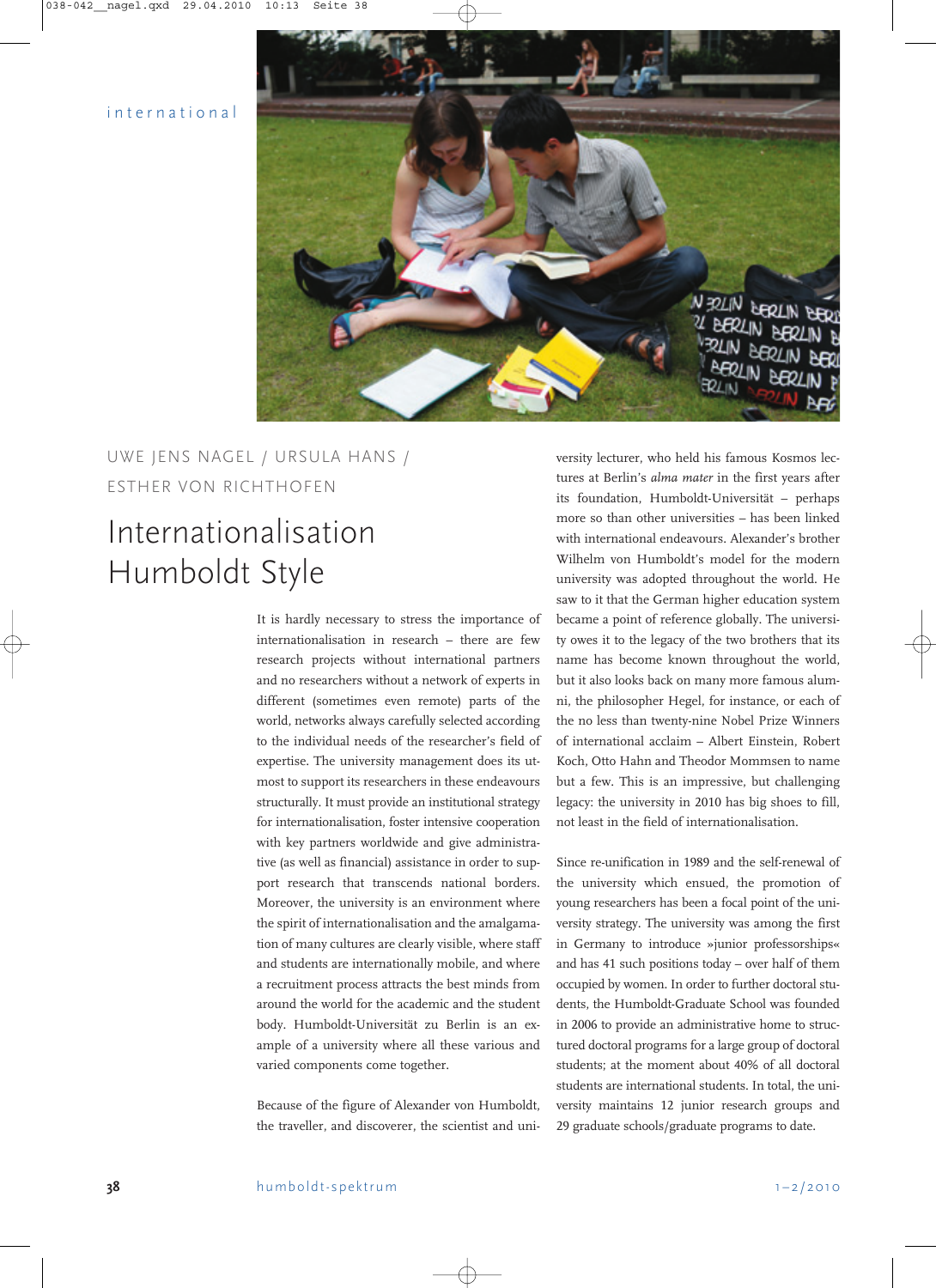## international



In order to promote research careers that are anchored in international research networks, an international focus is encouraged early on as a matter of course. Each and every doctoral student and junior researcher is encouraged to take an international approach, to spend a considerable amount of time abroad and to explore the international field of his/her own discipline. Including the international aspect in the training of young researchers early on is important for two reasons. Firstly, in order to conduct research, it is necessary to continuously question and test one's own outlook. There is no better way of doing this than by going abroad, spending time in an environment with a wholly different (or perhaps, surprisingly similar) outlook on one's own subject and with a challenging approach to it. Secondly, young researchers must be given a chance to establish their international networks very early on in their careers in order to give them all the opportunities to build on such networks as their careers progress. Thus equipped, they will enrich Humboldt-Universität and their respective department upon their return.

Humboldt-Universität zu Berlin at present is as internationally oriented as ever and seeks to provide the means for internationalisation to all its members – from the student to the professor. Its lecturers and professors are highly mobile. It is home to highly visible international research projects, for example a research group worth several million looking at »Work and Human Lifecycle in Global History» involving high-ranking international partners. Each year, it is successful in attracting many

international researchers who come to work and teach here as guest professors and guests lecturers, for example 69 scholarship winners of the Alexander von Humboldt-Foundation in 2009. There are also countless international students seeking to complete their PhD program here, benefitting from the high-tech science campus in Adlershof for instance. It offers 29 international, English-speaking Master degree courses such as the German-Turkish Master program GeTMA in the field of social sciences and  $-$  by the newest count  $-46$  international Ph.D. programs. Many of its academics and students have been inspired to foster a spirit of »internationalisation at home« with projects, with an international focus, though based in Berlin. Up to 1200 of its students complete part of their studies in partner universities all over the world every year. And, to close the list, its researchers are involved in various development projects conducted in Africa, South and South-East Asia in the field of Agricultural Science, Biology or Geography.

With so many different research projects going on, how does the university manage to keep an overview, let alone pursue an institutional strategy? The only way this is possible is by providing breadth and focus at the same time: breadth of individuals, institutes and faculties involved in international projects with a highly diverse group of individually appropriate partners, but focus of each of those persons or institutions on a small group of core partners. For example, where the university management once had hundreds of partnership agreements that it could not cultivate simultaneously, it has now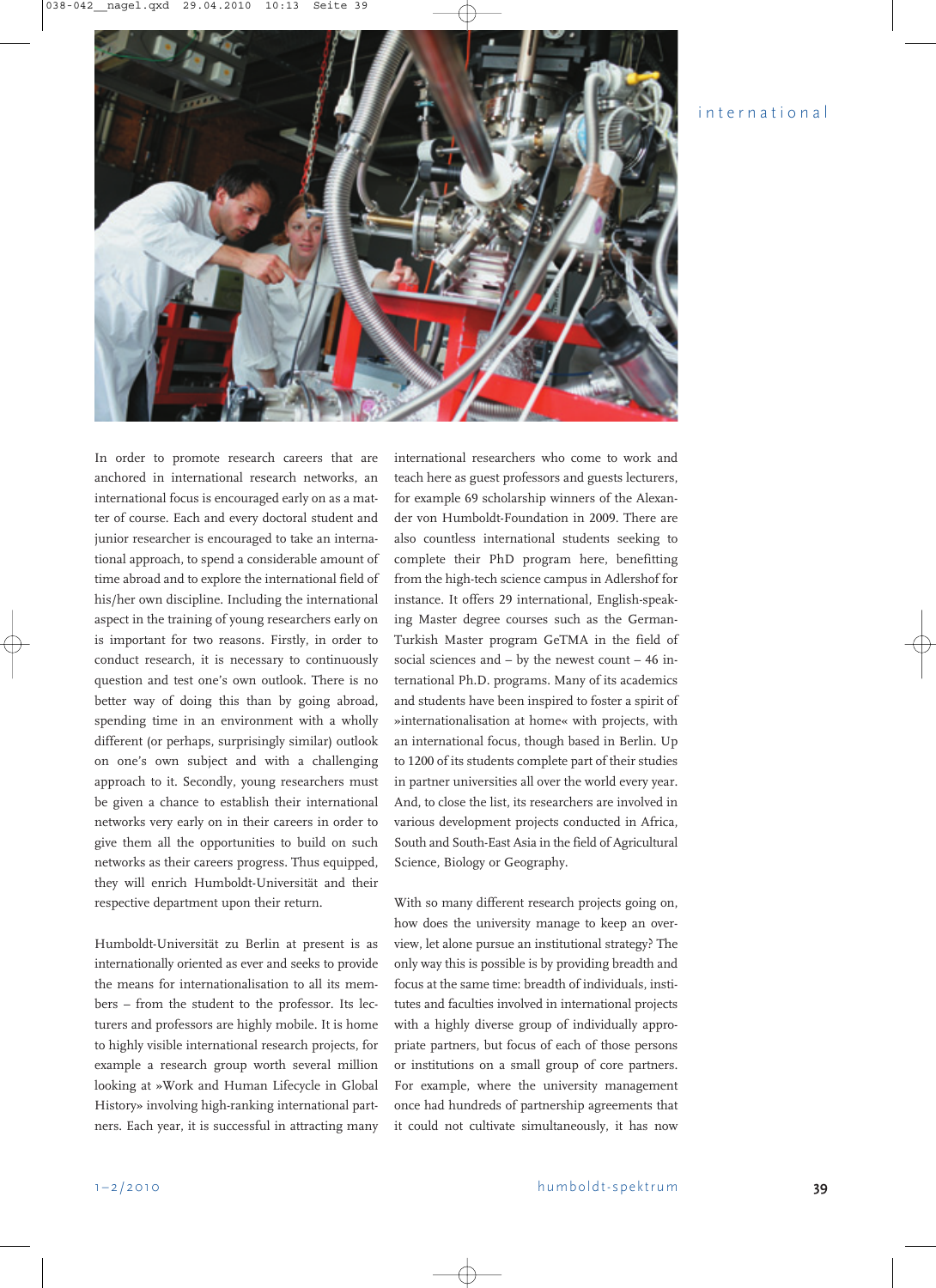identified twenty strategic partners for developing joint research projects, with whom exchanging students and academics as well as discussing possible improvements to the administrative side of the internationalisation process mutually enriches the partner institutions and Humboldt-Universität. On top of that, there are a further sixty partners with whom intensive students exchange programs are coordinated. This is the approximate number of partners an international office at the central level can cater to intensively: the contacts can be attended to, contracts and activities monitored, regular visits and meetings can take place. The make-up of the group or partners is not static, however. One partner may become more important at a strategic level and will be included in the list of strategic partners, while the partnership with another institution might prove to be fading out after some years. It may also turn out that a partner who was deemed to be reliable is, in fact, the opposite, making promises that are not kept or being too occupied to devote enough time to the partnership as is necessary. It is, therefore, less important to cling to a firm partner list of university names that was once decided on and more crucial to constantly evaluate and carefully select the partnerships of the university, always asking the question where it is useful to invest time, and where time could be wasted.

The number of eighty partners in total might sound high, but considering that the university has eleven faculties, thirty departments, 29.000 students, 1.700 lecturers and research assistants and 400 professors, it is productively small. In addition to this number, scientists and institutes and faculties of course have a considerably larger group of partners in research and teaching. This group is maintained by them to pursue strategic goals: to make sure that a university which offers teaching input for their students is cultivated, to support their own research



projects and to link their Ph.D. students to other work groups which coordinate with their own. It is out of these various connections and cooperative activities that the central core list evolves.

But what makes a partner a central strategic partner? Fortuitously the universities with which scientists and teachers at the Faculty and Institute level like to cooperate are often the same universities with whom scientists and teachers in other Faculties and Institutes like to cooperate. The list is generated out of the collected »grass root« interest in connection with a few considerations involving the geographically strategic interest of the »world education market«. The changing nature of the list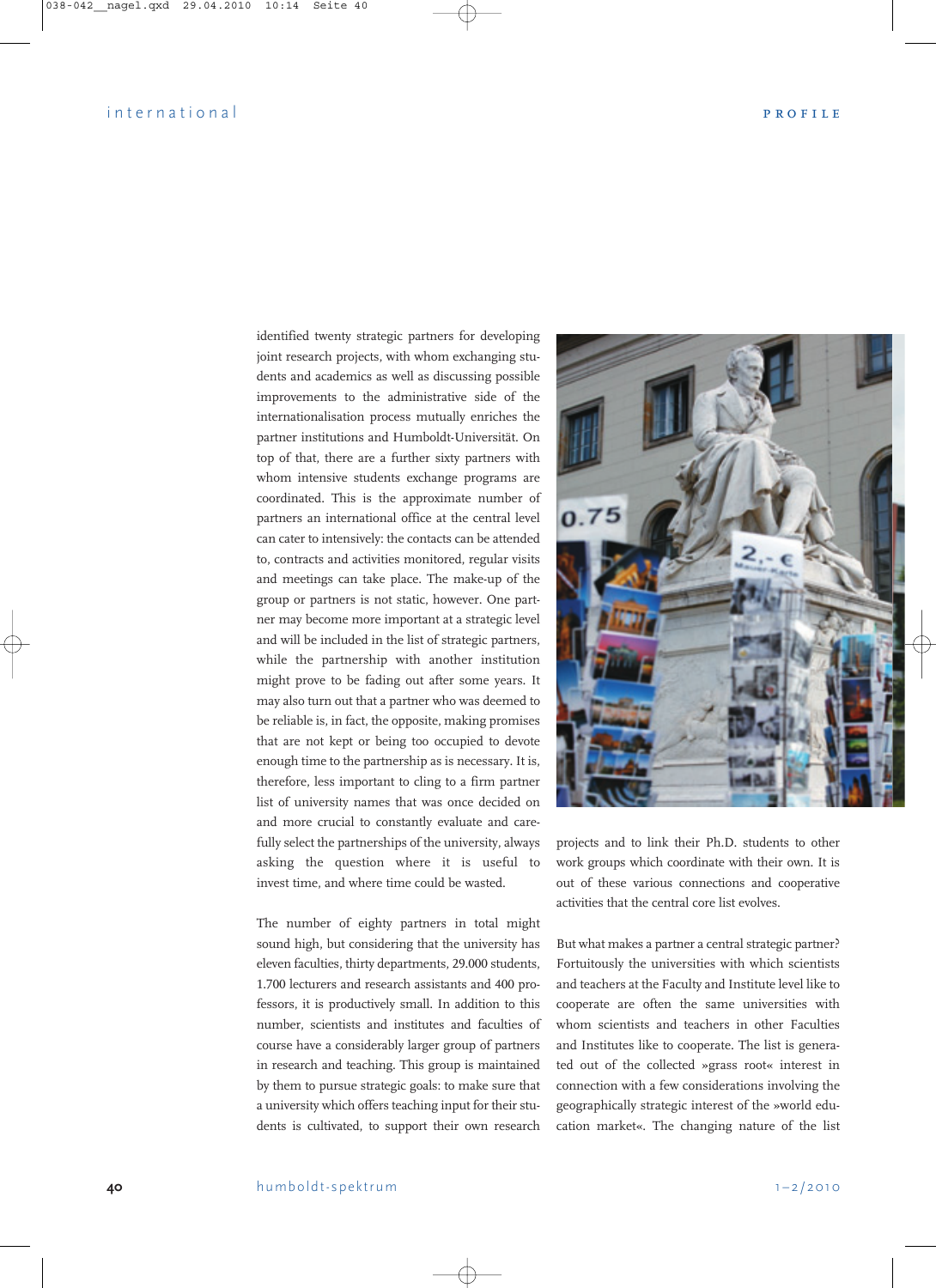

reflects the interests of the university both at the Faculty and at the central level; as professors move on or are replaced, the list changes yet remains somewhat constant in especially close and trusting relationships.

Yet for a network to be alive it needs to connect people. Student exchange is one important aspect of activating an international network. The other is the establishment of joint research projects with third-party funding. Also, Humboldt-Universität zu Berlin is committed to the promotion of young researchers together with its partner institutions, and this is the example chosen here to show how the cooperation with partner universities abroad

can benefit an individual researcher, an inner-university institution or the university as a whole.

With reliable international partners, the mobility of doctoral students and post-docs can be well-structured. In the past, structural programs with international partners offers generally focussed on third-party funded international graduate schools in a particular discipline and with a certain international project partner. Doctoral students conducted research in both countries, working intensively with their colleagues from the partner institution. The downside is that this offer only extends to the students in the particular graduate schools and is not open to others. To circumvent this, there is the